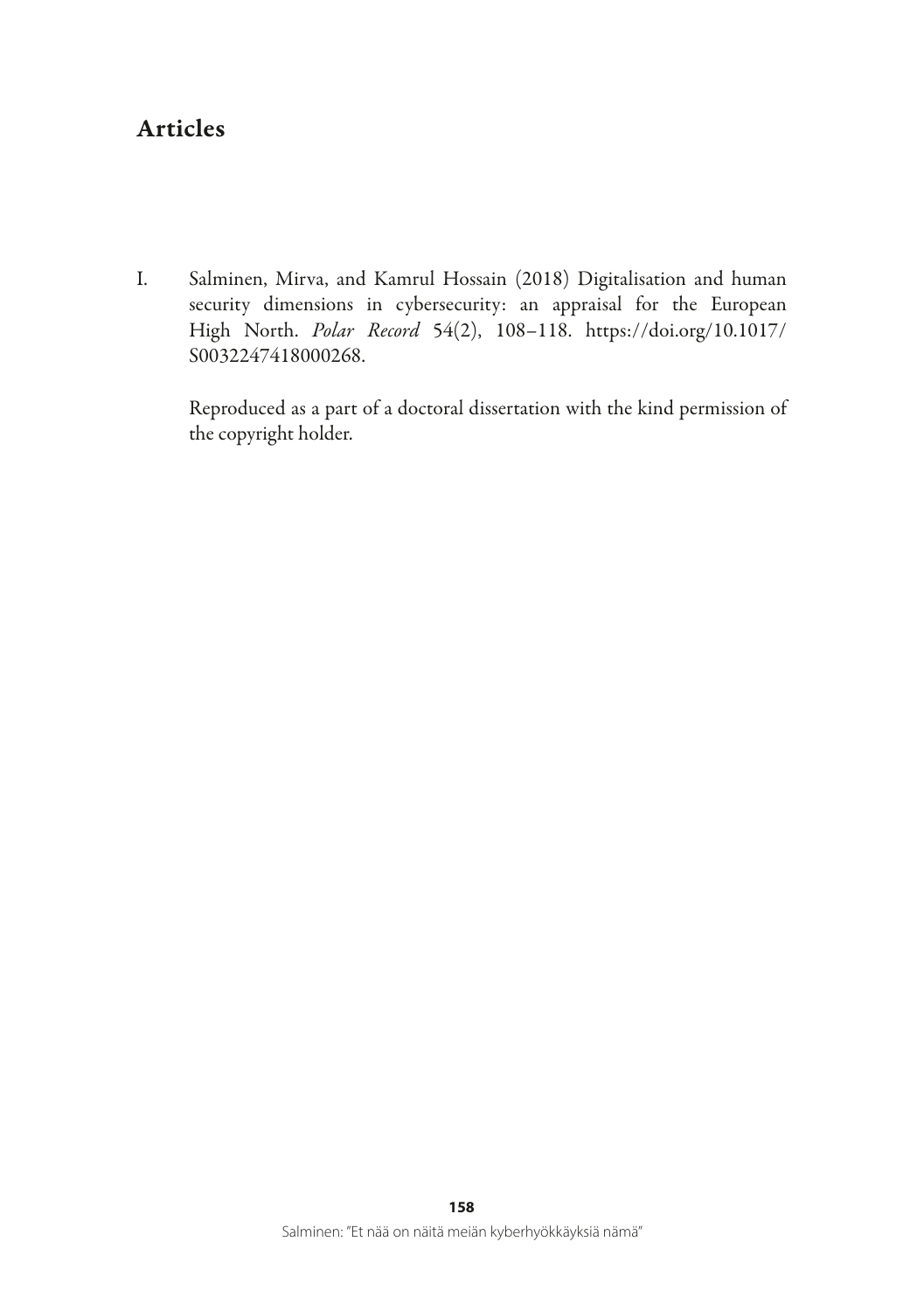# **Digitalisation and human security dimensions in cybersecurity: an appraisal for the European High North**

# **Mirva Salminen**

The Northern Institute for Environmental and Minority Law at the Arctic Centre, University of Lapland, Rovaniemi, Finland (mirva.salminen@ulapland.fi)

# **Kamrul Hossain**

The Northern Institute for Environmental and Minority Law at the Arctic Centre, and Faculty of Law, University of Lapland, Rovaniemi, Finland

*Received October 2017; revised version received April 2018; accepted April 2018; first published online 25 June 2018*

ABSTRACT. Overarching digitalisation is producing significant socio-cultural, economic and policy changes in the European High North. These changes create new opportunities, but also challenges and concerns for people and communities living in the region. Digital development is guided by supranational, national and regional digital policies and is secured through national cybersecurity agendas. These frameworks concentrate on advancing overall economic growth and safeguarding critical information infrastructure and information security, but pay inadequate attention to the interests, needs and fears of people and communities experiencing digitalisation in everyday life. In order to generate a more comprehensive cybersecurity agenda, which focuses on human security and empowering people to influence the digital development, a research framework highlighting the actual ways people use, wish to use, or are unable to use information and communication technologies is needed. The focus of this article is therefore on regionally contextualised digital opportunities and threats as they may be experienced by local people and communities. It utilises insights of securitisation theory to grant people a say in the direction of digital development in their region. The aim is to introduce issues of human security to cybersecurity agendas, for a more comprehensive understanding of the societal changes that digitalisation generates.

#### **Introduction**

Digitalisation is changing societies rapidly and is therefore attracting increased regulatory attention. Numerous studies and policy papers describe the ongoing development, and explicate policies to facilitate digitalisation but also to mitigate its (potentially) harmful effects. These policies, developed in national capitals, aim at sustaining overall economic growth, advancing the information society, ensuring national security, and enhancing service provisioning. By contrast, they pay little attention to the interests and needs of people and communities living in so-called developing regions within a country. Most commonly, these people and communities are treated merely as objects of development, whose lives digitalisation is expected to improve.

This article presents a novel framework for analysis, bringing together human security and securitisation approaches, national digitalisation and cybersecurity policies, as well as regional perspectives to encompass an understanding of the effects of digitalisation on everyday life in the European High North (EHN). It focuses on digital development in the northernmost parts of Finland (Lapland), Sweden (Norrbotten) and Norway (Finnmark, Troms and Nordland). It serves as an introduction to the research project "Enablement besides Constraints: Human Security and a Cyber Multi-disciplinary Framework in the European High North (ECoHuCy)", which critically interrogates the presumptions on which digital development is based and the trajectories it is expected to take. The article raises important concerns over ownership and stakeholdership in the evolution of human well-being in

the rapidly digitalising region. It utilises policy papers and reports extensively, as there is little research literature available on the topic.

The article scrutinises the EHN as an entity with particular characteristics and connections across national borders. Digitalisation takes place under three national regulations – those of Finland, Sweden and Norway – and is secured within three national cybersecurity frameworks supported by Nordic, European and global cooperation. The aim of these frameworks is to safeguard the functioning of society through improving critical infrastructure protection and information security. Existing regulation and the security measures it enables focus primarily on ensuring digital development (positive security) and mitigating its harmful effects (negative security) within each society. Regional development, again, is on the agendas of the associations of local and regional authorities, regional or county councils, municipalities, and ad hoc cooperative bodies. Structural cross-border digital development in the EHN is scarce, if not completely absent.More importantly, there is a lack of visibility of local conditions articulated in national policies as, for example, cybersecurity strategies are chiefly concerned with ministerial level decision making.

Within the rearticulated research framework, cybersecurity may be redefined to integrate human security dimensions, and digitalisation refocused to support development defined by the people and communities themselves. Thus it becomes possible to examine the connections and potential problems between digitalisation, economic development, environmental threats, societal concerns, and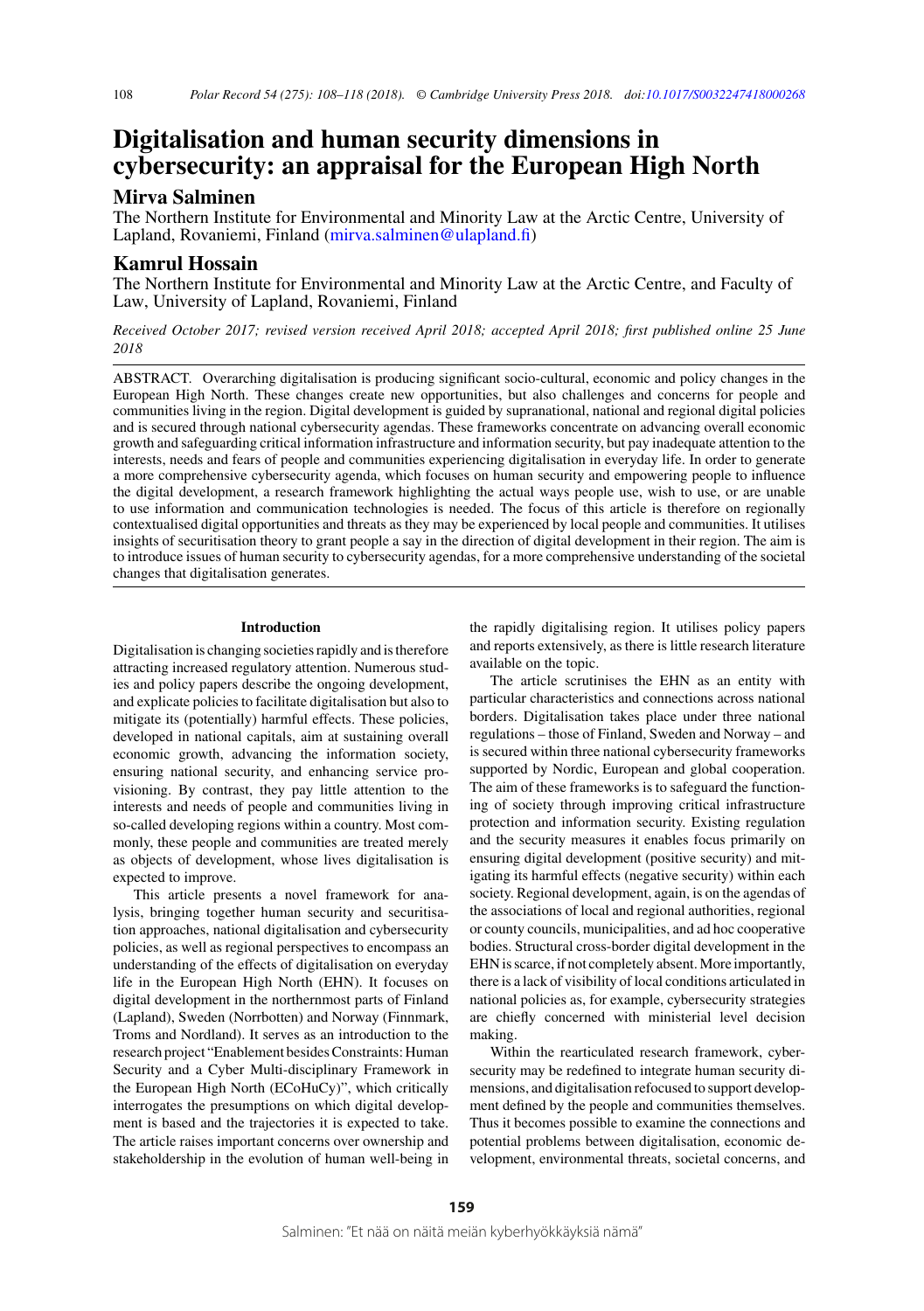cybersecurity. This article identifies important questions for future study, as cybersecurity has been little examined within the human security framework. Similarly, questions of human security have rarely been addressed on cybersecurity agendas (Dunn Cavelty, 2013). We suggest that refocused and redefined cybersecurity can better support inclusive digitalisation in the European High North.

The article consists of four parts. First, it contextualises digital development taking place in the EHN with regard to national and regional societal steering of digitalisation. It argues that rethinking digitalisation and cybersecurity policies from a regional, instead of national, policy can improve the integration of people's and communities' interests, needs and fears into decision making. Second, the article describes the theoretical framework that can be utilised as a basis for this kind of rethinking. In so doing, it brings together theories on digitalisation, cybersecurity, human security, human rights and securitisation. Third, it considers topical questions and concerns regarding digitalisation and cybersecurity in the EHN. The fourth part summarises the article.

### **Emphasising regional focus over national policies in the digitalisation of the European High North**

Digitalisation of the European High North is taking place within the global networks of internet governance, industrial standardisation, and intergovernmental organisations, such as the International Telecommunication Union (ITU). By the time of writing, the main Arctic governance organisations, such as the Arctic Council or the Barents Euro-Arctic Council, had indicated only modest interest in digitalisation and cybersecurity. However, the newly established Arctic Economic Council (AEC) has shown initiative and run a special working group on telecommunications. The working group published its "Arctic Broadband" report in January 2017 (AEC, 2017). The AEC has also organised an annual Top of the World Arctic Broadband Summit since 2016, which aims to bring together "business executives, policy decision makers, representatives of academia and tech industry experts to discuss the opportunities and challenges of connectivity in the Arctic" (AEC, 2018). Connectivity is one of the four priorities of the Finnish chairmanship of the Arctic Council for the term 2017–2019 (the other priorities being environmental protection, meteorological cooperation, and education) (Ministry for Foreign Affairs, 2016). Similarly, digitalisation is one of the main themes of the Swedish presidency of the Nordic Council of Ministers for 2018 (Nordic Council of Ministers, 2017). In addition, the North Atlantic Treaty Organization is highly active in cybersecurity and recognises the increasing strategic importance of the Arctic region. It is not irrelevant in which context and by whom the topic is discussed, as the framing directs ways of defining the problem and of developing solutions to it (Finnemore & Hollis, 2016). If digitalisation in the EHN is presented

merely from a technical, economic or strategic point of view, the interests, needs and fears of people and communities remain unheard and therefore unaddressed. This neglect causes uncertainty, anxiety, frustration or even anger, when people feel that they have little chance of influencing the direction of digital development that affects their everyday life.

Principal actors contributing to digitalisation and cybersecurity in the EHN are the European Union (EU) and the Nordic countries. In practice, regional administrations such as the Regional Council of Lapland, the County Council of Norrbotten and the counties of Nordland, Finnmark and Troms play a significant role in developing information infrastructure and digital services, channelling state or EU funding to projects, as well as coordinating cybersecurity arrangements by applying national strategies locally. This article examines only the national and regional digitalisation and cybersecurity frameworks. The following strategies have been included in the study:

Norway: Digital Agenda for Norge 2015–2016. IKT for en enklere hverdag og økt produktivitet [Digital Agenda for Norway 2015–2016. ICT for a simpler everyday life and increased productivity] (2016); Nasjonal strategi for informasjonssikkerhet (CSSN) [Cyber Security Strategy for Norway] (2012); Digitaliseringsstrategi 2013–2016 for kommuner og fylkeskommuner [Digitalisation strategy 2013–2016 for municipalities and counties] (2013); and Digitaliseringsstrategi. Finnmark fylkeskommune 2015–2018 [Digitalisation strategy of Finnmark county] (2015). Troms and Nordland do not have a digitalisation strategy online.

Sweden: It i människans tjänst – en digital agenda för Sverige [ICT for Everyone – A Digital Agenda for Sweden] (2011); Informations- och cybersäkerhet i Sverige. Strategi och åtgärder för säker information i staten [Cybersecurity in Sweden. Strategy and measures for secure information in central government] (2015); Nationell strategi för samhällets informations och cybersäkerhet (NCSS) [A National Cyber Security Strategy] (2016); and Digital Agenda. Norrbotten (2013).

Finland: Tuottava ja uudistuva Suomi – Digitaalinen agenda vuosille 2011–2020 [Productive and inventive Finland. Digital Agenda for 2011–2020] (2011); Suomen kyberturvallisuusstrategia (FCSS) [Finland's Cyber Security Strategy] (2013); Maailman luotetuinta digitaalista liiketoimintaa – Suomen tietoturvallisuusstrategia [Information Security Strategy for Finland. The World's Most Trusted Digital Business Environment] (2016); and Lapin digiohjelma 2020 [Digitalisation programme for Lapland 2020] (2013).

According to national strategies, everyone has a role to play in the processes of digitalisation and in its safeguarding. Information and communication technologies (ICTs) are perceived as a general-purpose technology, whose benefits are network benefits and hence cannot be produced by other means (Ministry of Local Government and Modernisation, 2016). Therefore, cooperation and coordination within and between government branches,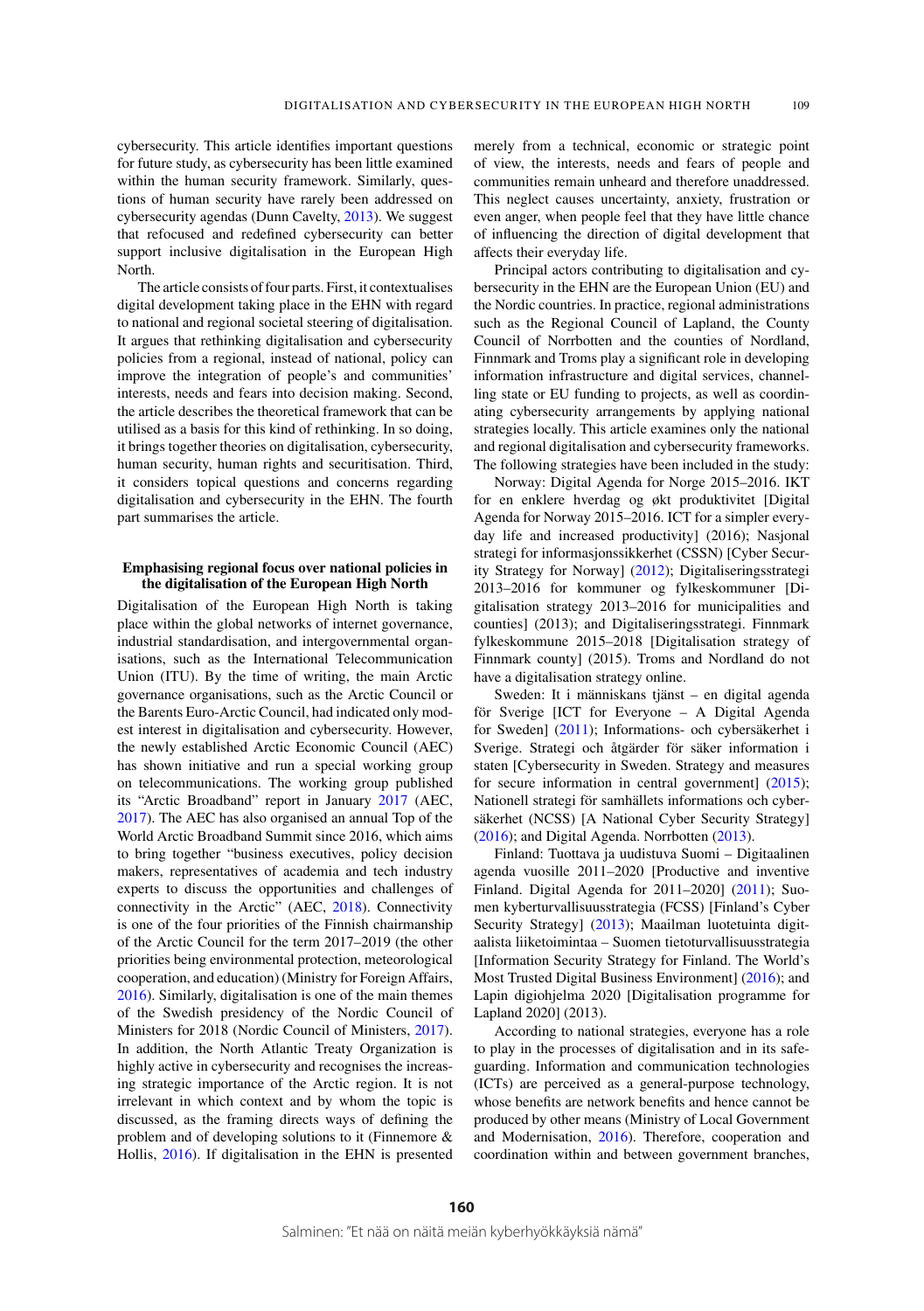between all stakeholders in society, as well as internationally, need to be improved. Everyone's actions affect (in)security and (un)trustworthiness of the globally interlinked digital environment and everyone is affected by the activities of others. The state plays a central coordinating role, as its main task is to provide good conditions for the utilisation of digital opportunities. It carries out this role by reforming regulations, formulating clear policy goals, removing obstacles to positive development, funding research, promoting networks and connections, and protecting society from grave cybersecurity threats that may endanger the functioning of society and the economy. (See the Nordic strategies.)

Unlike in the development of national strategies, people and organisations based in the EHN have reportedly had a chance to participate in the framing of regional digitalisation policies (Lapin liitto, 2013; Norrbotten, 2013). The regional agendas have eight characteristics in common. First, they repeatedly emphasise the urgency of improving information infrastructure and connections in the EHN for the benefit of local people, communities, businesses and administration. Second, they emphasise the role of ICTs in the overall societal and economic development. Third, they highlight the need to fit digital services to user needs and the demand for new, flexible services that are easy and secure to use. Fourth, digitalisation ought to ease everyday life in the region. Fifth, decision making around digitalisation should facilitate the development of local businesses into skilled utilisers of digital opportunities. Sixth, educational institutes in the region should be allocated the resources necessary for self-development towards digital forerunners. Seventh, digitising the administration requires reformed thought and operating models. Finally, solutions based on open data and open source code are to be favoured and supported. (See regional strategies.)

As the challenges faced and the solutions developed for overcoming them are similar throughout the EHN – in both national and regional policies – the primacy of national over regional development can be questioned. Firstly, a national focus on data production, analysis, decision making and the following policies – in both public and commercial sectors – masks regional digital divides, threats and fears, and their consequences in people's everyday life. Regional voices raise concern over lacking mobile telephony, or restricted access to the digital environment, and even though programmes to develop information infrastructure have been running since the 1990s, problems exist in areas that are perceived as being most difficult or least profitable to connect (personal communication with representatives of the Regional Council of Lapland, Lapland Hospital District, and the Centre of Excellence on Social Welfare in Northern Finland at the Arctic Centre, University of Lapland, 15 August 2016). In addition, available services do not necessarily meet the needs of people and communities living in developing regions of the Nordic countries, as they have not been developed with their needs in mind. Moreover, they may

not meet the specific needs of any customer, as the basis for their development and adoption lies most commonly in administrative processes (Lapin liitto, 2013).

Secondly, regional political, socio-cultural or economic tensions do not easily transmit to nationally focused decision making, as they are perceived to be marginal, concerning only a small number of people or a fragment of the market or economy. They may be experienced as far-away problems, and less important than potentially highly damaging problems that concern the majority of the population or a significant share of the national economy. Yet regional challenges posit people and communities to either beneficial or detrimental positions in information society, with access and ability to act safely in the digital environment becoming a divider between insiders and outsiders. Problems that may seem marginal from the hub's perspective stand in the way of regional development and the utilisation of opportunities provided by digitalisation.

It should be possible therefore to consider the northernmost regions of the Nordic countries as an entity in which digitalisation is supported and secured through a shared regional framework rather than three national ones. Infrastructural development, product and service provision, as well as education and training could be organised on a regional basis so that they truly respond to the interests, needs and fears of people and communities, while taking economic, socio-cultural and environmental characteristics into consideration. Examination of these opportunities usually hits the wall of nationally focused structures, processes and practices, which do not (yet) adapt to the cross-border alternatives facilitated by digitalisation (personal communication with representatives of the Regional Council of Lapland, Lapland Hospital District, and the Centre of Excellence on Social Welfare in Northern Finland at the Arctic Centre, University of Lapland, 15 August 2016). Further, open-minded study of the topic is necessary, and ought to include analysis of existing (potential for) cooperative structures, processes and practices across borders, as well as envision further options based on local perspectives.

An alternative would be to intensify and modify existing national policies so that regional particularities receive the deserved attention. Instead of approaching regional development merely as obligatory expenditure, it should be framed as a way to support human security defined by people and communities for themselves. It would thus facilitate the realisation of human rights, sustainable regional development, advancement of the underlying societal values and, eventually, national cybersecurity through shared ownership, responsibility and accountability. For these purposes, data and analysis of the actual ways in which people and communities use or do not use, and would or would not like to use ICTs for what purposes is necessary (Figuères & Eugelink, 2014). The study ought to include critical examination of the reasons for, justifications of, and expected or unexpected consequences of existing policies and decisions made or not made. It should map existing infrastructures, products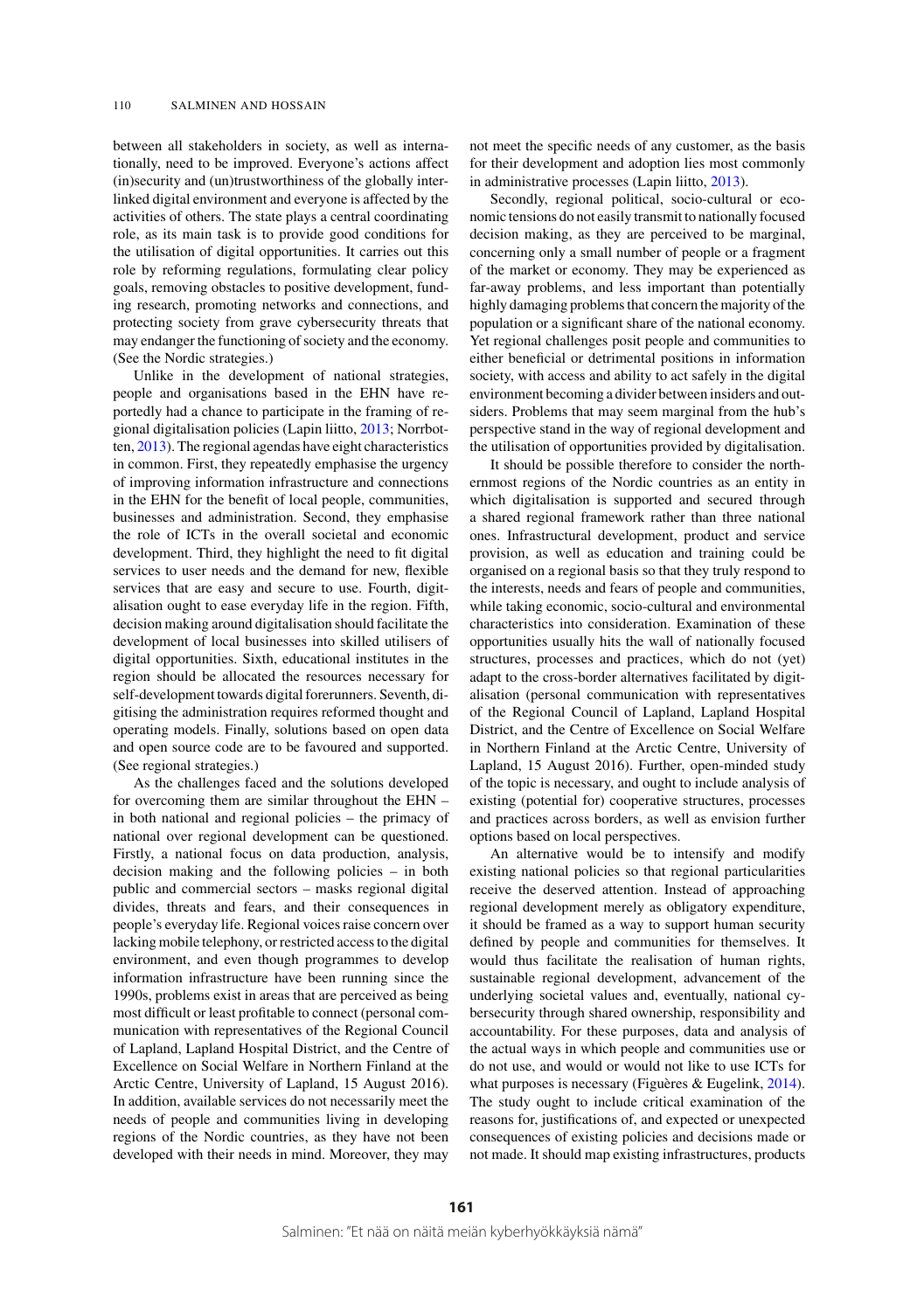and services, and list their lacks and gaps. In addition, it needs to create room for people and communities to envision solutions to regional challenges, as well as to facilitate their realisation.

### **Digitalisation and cybersecurity: integrating human security dimensions**

### **Problematising the prevailing frameworks of digitalisation and cybersecurity**

Digitalisation refers to the ongoing development in which ICTs are increasingly used in virtually all aspects of human life. Their use is gradually turning processes, practices and structures into information-based ones (Brennen & Kreiss, 2014; Kluver, 2000). This development is commonly perceived as a neutral process treating equally everyone who adapts to its conditions. Adaptation requires access and basic skills to use ICTs. Yet digitalisation is neither neutral nor determined by technology, but its appearance and outlook result from human decision making (Crosby, 2016; Mordini, 2014; Webster, 2014).

In policy papers, digitalisation is approached somewhat deterministically (regarding the human ways of relating to technology, see Carr, 2012). ICTs are treated as a force of nature that turns things around for both good and bad. In the development, the old providers of safety and minimum requisites for human life, whose operation was based on physical presence and bureaucratic treatment, are turning into digital facilitators of individual choice operating under strict cost-efficiency pressures (see the Nordic strategies). Economic and political decision making is centralised to globally connected hubs that are able to tap into the flows of information, materials, finance and skilled people (Aaltola, Käpylä, & Vuorisalo, 2014; Castells, 2009, 2010). National information society programmes and digital agendas facilitate transformation, which ought to increase the chances for global connectedness. Opting out is not an option (Kilpeläinen, 2016; Statens Offentliga Utredningar, 2015, p. 23). The prevailing understanding of digitalisation thus leaves in isolation areas without the required information infrastructure and/or resources, as well as people without the necessary skills to benefit from the development (Kilpeläinen, 2016).

When economies and societies become informationbased, they are increasingly dependent on functioning critical information infrastructure. This labelling well describes the contemporary role of ICTs: they constitute a structure underlying society and the economy, keeping them running. However, technology is inherently vulnerable (Axelrod, 2004). ICTs are prone to systemic malfunctions, mistakes or neglect in their use, intentional and unintentional abuses, and outside intrusions. Therefore, in order to keep the flows running along favourable routes, critical information infrastructure needs to be safeguarded (Giacomello, 2014; Mayer-Schönberger & Hurley, 2000; Norden, 2013). The recognised criticality of information infrastructure has led to the adoption of the cybersecurity concept. As there is no unanimous definition for the term,

national approaches effectual in the EHN are utilised in this article. In principle, cybersecurity refers to the security of the digital environment, which constantly interacts with operations in the physical environment (Limnéll, Majewski, & Salminen, 2015).

In the Nordic context, cybersecurity has been understood as "the desired end state in which the cyber domain is reliable and in which its functioning is ensured", as in Finland (FCSS, 2013, p. 1), or as the "[p]rotection of data and systems connected to the Internet", as in Norway (CSSN, 2012, p. 28). The Swedish information and cybersecurity strategy highlights information, systems used to store and handle information, vital functions to society, and critical infrastructures, as well as the profound values held by the society, as objects to be secured (NCSS, 2016, p. 6). The Nordic countries have two tracks for managing the opportunities and challenges related to digitalisation. On the one hand, digital opportunities and the addressing of digital divides and privacy concerns are situated within the digitalisation framework. On the other hand, the cybersecurity framework concentrates on protecting information and its exchange, critical information infrastructure and national security against cyber threats. One of the goals in redefining cybersecurity is to bring the two tracks together so that (1) the narrow, national security-focused conceptualisation of cybersecurity is broadened to truly address human security dimensions, and (2) the dependence of successful digitalisation on effective, redefined cybersecurity is fully acknowledged.

## **Human security: placing threats arising from the use of ICTs**

The concept of human security has reshaped security discourse significantly since its occurrence in the 1994 United Nations Development Programme's Human Development Report (UNDP, 1994). As a result, the statecentric and sovereignty-oriented approach is no longer the sole viable international security framework. Human security professes security as having both preventive and pro-active tools and introduces a multilevel security structure, which incorporates actors inside and outside the state. This broadened and deepened conceptualisation presents a reformed agenda, which includes various otherthan-military forms of instability resulting from, for example, environmental degradation or societal volatility (Davi, 2009). It offers an insightful understanding of what constitutes a threat to whom, even beyond the interstate level (Booth, 2005; Sheehan, 2005).

Human security aims at ensuring freedom from fear and from want, with a view to assuring freedom from indignity for individuals and communities. Fulfilling the basic human needs for survival stands at its heart (UNDP, 1994). This prerequisite goes hand in hand with the established normativity of human rights framework: the fulfilment of basic human needs is guaranteed by the means of enjoyment of universal human rights (Kaldor, Martin, & Selchow, 2007). As a policy tool, human security, while reflecting human rights norms, offers an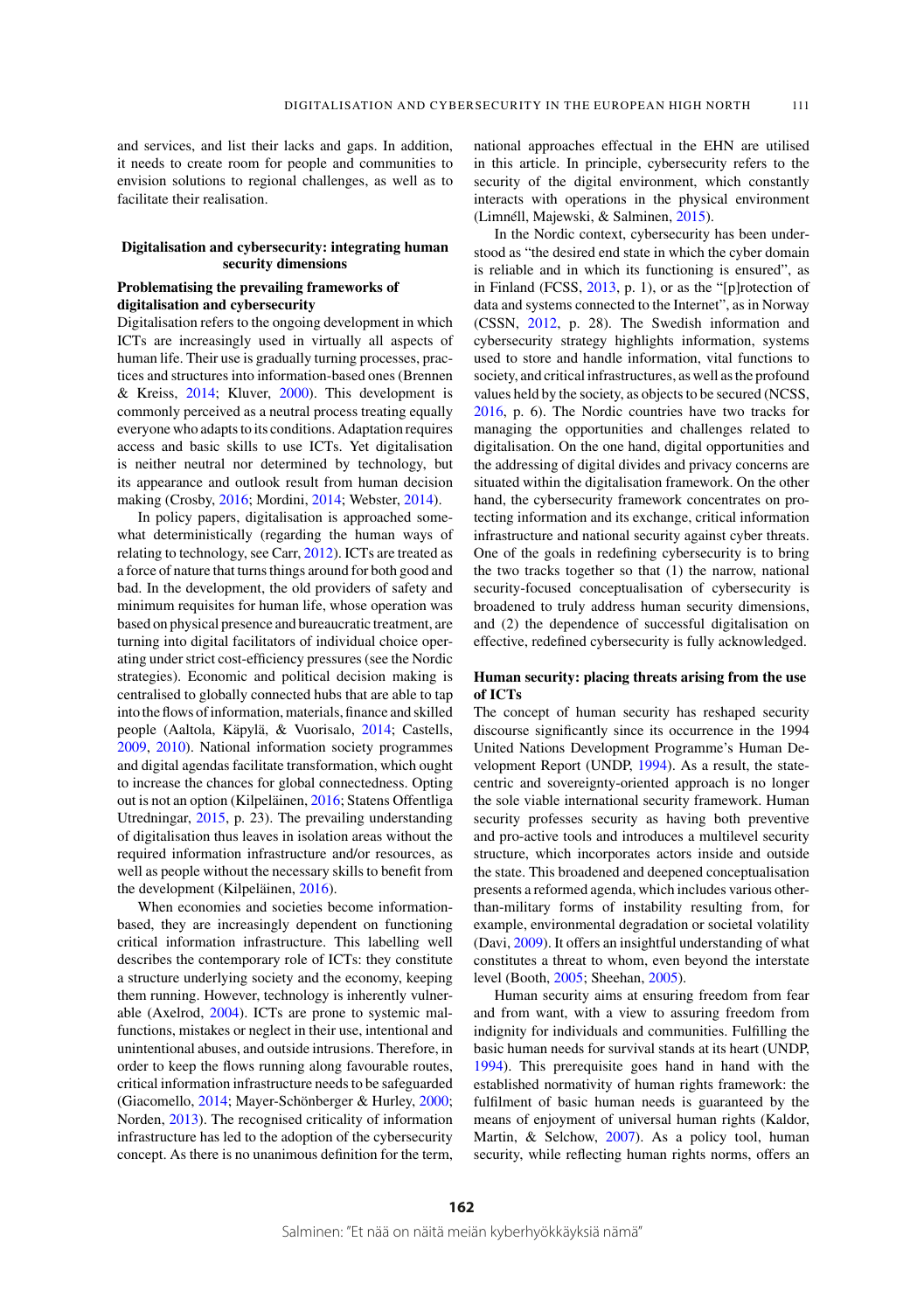emancipatory and empowering framework to address urgent issues in specific situations (McCormack, 2008). It is a paradigm that centres on the human being and recognises that threats may arise from a number of sources (Buzan & Hansen, 2009; Davi, 2009.) Its underlying point suggests that protected people can exercise choice and, once empowered, they are capable of both avoiding risks and improving the system of protection (Commission on Human Security, 2003). In addition, it acknowledges that certain threats affect people and communities regardless of whether debates over them can be labelled as existential.

While the broad conceptualisation of human security makes the identification of elements falling within and remaining outside of its scope problematic (Paris, 2001, p. 90), the actual goals of the concept are clearly recognised: addressing human vulnerability following from the events that take place around us and developing appropriate response mechanisms based on urgency. Applying human security to digitalisation in the EHN requires a further discussion integrating human rights and securitisation.

Cybersecurity is a means to protect human rights offline. In the information society, the realisation of human rights depends on functioning critical infrastructures controlled through and/or running on information infrastructure (e.g. Figuères & Eugelink, 2014). Mis- or dysfunctioning infrastructures constitute a threat primarily because of the second- or third-order consequences felt by individuals and communities in everyday life, which are caused by disruption or halting of functions such as electric supply, money transfer or logistics (e.g. Finnemore & Hollis, 2016). Lacking cybersecurity, and similarly lacking access to the digital environment, can be perceived as a threat to the realisation of human rights (Skepys, 2012).

However, cybersecurity understood merely as the protection of information and infrastructure risks neglecting the protection of human rights online; especially when preparations for an emergency are carried out or when such a situation (actual or imagined) arises. The Nordic cybersecurity strategies acknowledge and commit to the protection of digital rights such as freedom of opinion, expression and assembly, and the right to privacy, while also emphasising the overarching values of democracy, good governance and equality. Yet the intensifying pressure for improving intelligence collection and analysis in the face of increasingly complex security threats cannot be ignored. In addition, commercial information collection, for example, about people's interests, browsing habits, and social media behaviour is global. This information is not only valuable to website administrators and digital service providers but can also be sold, for example, to marketing companies or to anyone willing to pay for it (e.g. Marichal, 2012.) The related digital rights concern is that people are not always aware of and/or cannot control what information is collected and to whom it is distributed.

The relationship between human rights and digitalisation is not straightforward. On the one hand, human rights can be used as a political, legal and rhetorical tool against actors who advocate censorship or blocking of online content, criminalise legitimate content, use cyberattacks on political opponents or economic rivalries, or neglect the protection of privacy and data in general (e.g. UNHRC, 2011). On the other hand, the United Nations (2011) and some countries, including Finland (2008), have declared free (from technical, political, linguistic or economic constraints, and surveillance) internet access to be a human right.

Unlike the human security framework, which does not explain how an issue becomes a security concern, securitisation theory suggests a process-oriented approach to understanding security. Security is claimed as a social construct by virtue of a speech act. In the process, an issue that gains enough attention from its audience becomes a security threat going beyond the normal political process. Thus, the potential use of extraordinary measures becomes reality. Consequently, emergency measures are taken to return the issue to the political process so that the threat is stabilised (Buzan, Wæver, & de Wilde, 1998; Buzan & Waever, 2003). The prevailing cybersecurity framework, on the one hand, establishes actors from individuals, corporations and other organisations to states and multinational groupings as security threats (e.g. Limnéll et al., 2015; Singer & Friedman, 2014). On the other hand, technical operations such as malware, phishing, ransomware, cracking or code injection can be defined as threats (e.g. ENISA Threat landscape reports). The choice of discourse utilised depends on the audience.

Threats identified within the human security framework do not follow the afore-described securitisation logic. The point at which a threat matures is unknown and undefined, resulting in confusion and perplexities in the relationship between human security and human rights (Davi, 2009). While such confusion may undermine human rights norms because of the employment of the under-conceptualised notion of human security framework (Davi, 2009), we consider that the analytical approach of human security is significant in identifying the particularities embodied in the normative structure of human rights framework. Hence, the human security concept plays an important role in analysing patterns of political violence, major human rights violations, and the structural sources of insecurity and vulnerability. While the human security approach is argued to be relatively less persuasive than securitisation theory, which comprehends a "whole spectrum of security relations across the interplay of actors, sectors and levels" (Davi, 2009), we are convinced that threats also arise from everyday situations and nebulous sources (Burgess & Sissel, 2008). Therefore, by combining these approaches in the examination of digitalisation in the EHN, it is possible to strive towards a redefinition of cybersecurity that takes regional particularities into consideration, and takes the aim of empowering people and communities seriously.

When the existing digitalisation and cybersecurity frameworks concentrate on economic opportunities and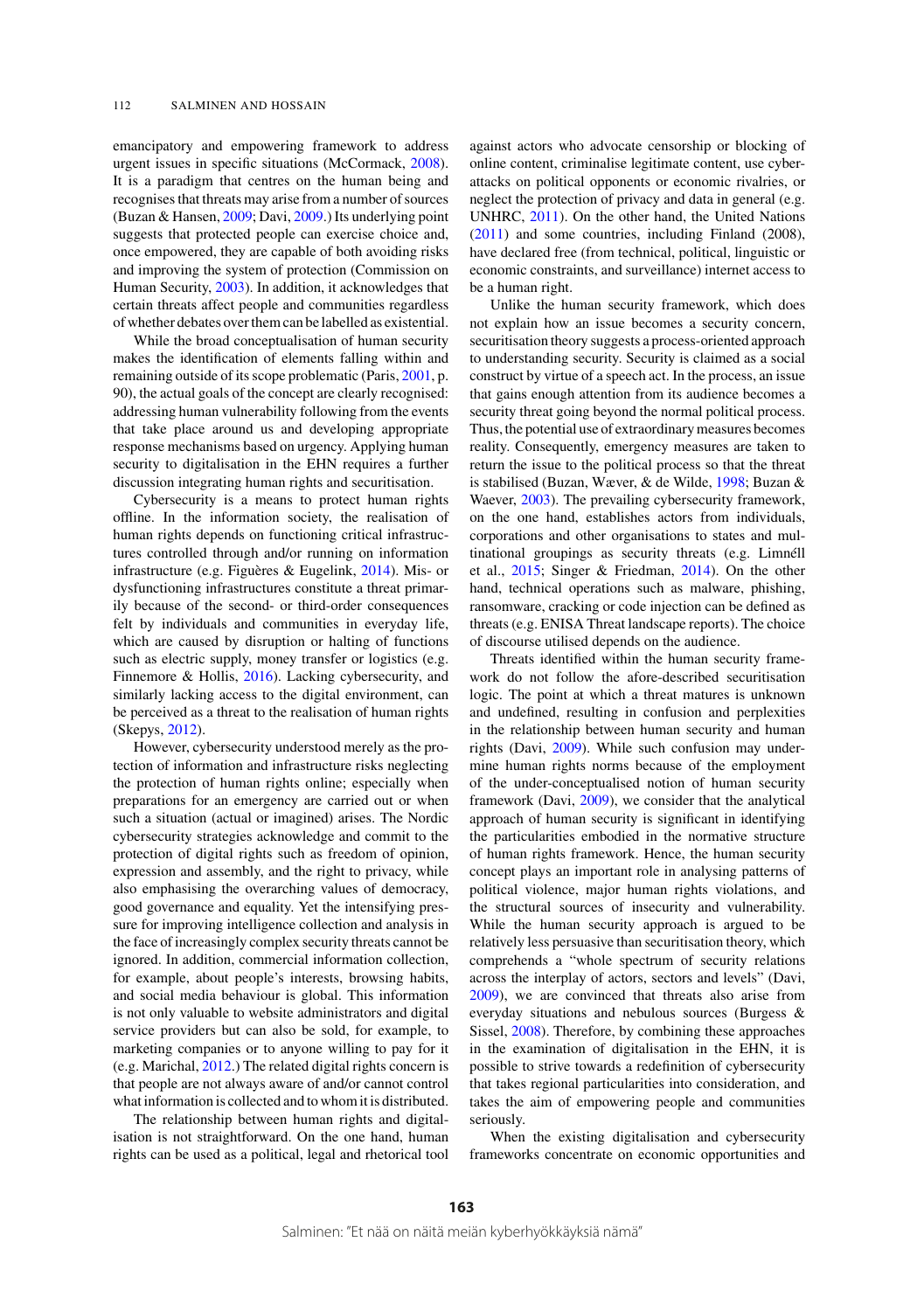efficiencies, as well as threats to national security, they miss the by-product processes of digitalisation, which generate fear and concerns amongst people and communities in the EHN. For instance, digitalisation is promised to guarantee the realisation of everyone's right to equal access to public services but it cannot reach that goal as long as there are gaps in information infrastructure and people's digital know-how. Without the realisation of everyone's right to a set standard of living, employment or social security, participation in the information society becomes difficult. An ability to pay for the required equipment and digital connection or an ability to travel to places where public internet access is provided is currently a condition of digital participation. Moreover, digitalisation does not treat all cultural groups similarly, for which reason its impacts on inclusion and exclusion should be examined. In the EHN, this concern relates most visibly to the different Sámi groups and linguistic minorities living throughout the region.

A widened and deepened cybersecurity framework focusing on the human being can better address the underlying challenges faced by digitalising societies. Instead of only pointing out the human being as the weakest link of cybersecurity, it concentrates on facilitating human development, advancing the interests and mitigating the fears that people encounter in everyday life. It treats individuals and communities as active security producers instead of perceiving them merely as passive receivers of security. It also highlights the importance of providing ways for people to have a say in digitalisation and protect themselves in the digital environment. Eventually, the development will feed into the state-centric and sovereignty-oriented security approach in the form of improved national and economic cybersecurity.

## **Characteristics of digitalisation and cybersecurity in the European High North**

The EHN has a complex system of socio-cultural, political, economic and environmental dynamics linking actors from inside and outside the region, with both local and global implications. For instance, as a sparsely populated region with pristine environmental characteristics, which is simultaneously rich in natural resources, it attracts human activities such as oil and gas development in marine areas or inland mining and mineral activities. These activities are detrimental to the environment and also invite negative digital attention in the form of attempted network and system intrusions or information thefts and possibly subsequent blackmailing for both economic and ideological reasons. Digital solutions may serve as a partial solution to environmental problems, but they may also feed into such problems, for example, due to the production processes of ICTs, increased local energy consumption or pollution caused by misfunctioning of automated industrial processes. A sustainable solution achieving a proper balance between detrimental human activities and digital potentials can mitigate problems related to climate change and other environmental threats.

In addition, the EHN inhibits unique groups, such as the Sámi indigenous communities, with particular needs for sustaining a distinct identity. It is important to examine how digitalisation adapts or does not adapt to the prevailing conditions in these communities. Subsequently, it is necessary to search for the means to address local fears, needs and interests in the most suitable and considerate way: how can digital development improve human security when adapted to local conditions? Globalisation and the emergence of new economic opportunities have resulted in significant potentials for the region. These potentials will be addressed in more detail in the following paragraphs. Yet the EHN has a limited and fragmented information infrastructure, and people's skills and confidence to act in the digital environment vary, which makes economic development challenging and always costly (Norrbotten, 2013); personal communication with representatives of the Regional Council of Lapland, Lapland Hospital District, and the Centre of Excellence on Social Welfare in Northern Finland at the Arctic Centre, University of Lapland, 15 August 2016). Digitalisation thus affects human interests, needs and fears from a number of perspectives, making human security an applicable analytical tool to explore the digital development.

Commonly acknowledged opportunities and challenges residing in digitalisation become intensified in the EHN due to the region's characteristics. Positive digital development comes in the form of, for instance, increased efficiencies in production, administration and service provision; novel and transformed operating models, livelihoods, and potentials for lessening human error; platforms for self-expression and cultural identity formation; increased transparency, as well as information collection, storage and exchange; and improved access to knowledge (see the Nordic strategies; also Sartor, 2013). A cold, yet warming, climate; vast distances; a sparse population, which is gradually concentrating in urban centres; a diminishing and ageing population; an economy divided between traditional livelihoods, smallscale production, the tourism and experience industry, resource extraction, high- and cold-tech industries, as well as a relatively large public sector; and the coexistence of different cultural identities generate twists and contextbound particularities in the presumably neutral processes of digitalisation (Larsen & Fondahl, 2014). Therefore, the region often serves as a test bed for innovations and solutions that are later adopted in wider use (Lapin liitto, 2013; Norrbotten, 2013). An example of such testing activity is the AURORA project in the Kolari-Muonio area of Finland. The aim of the smart road experiment is to increase traffic safety in the difficult conditions of the Arctic winter through increased utilisation of sensors, automation and information sharing (Finnish Transport Agency, 2016).

Threats to critical infrastructures and functions vital to society, which are well covered in national strategies (cyber activism, espionage, terrorism, crime and warfare),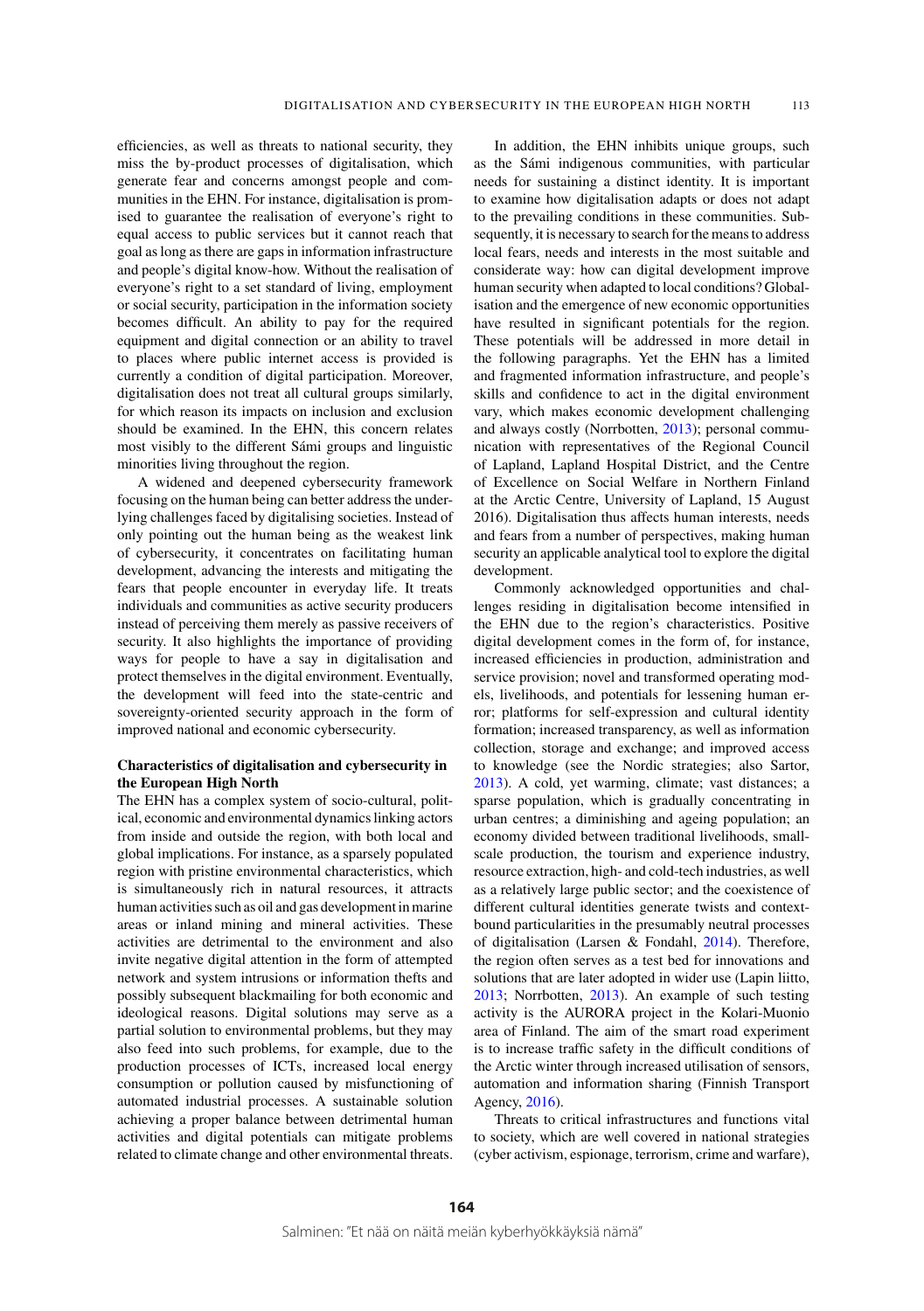endanger human security in the information society. Yet they are not the only threats.

The term digital divide refers to the gap between people with effective access to digital and information technologies (…) and those with very limited or no access at all. (…) Digital divides also exist along wealth, gender, geographical and social lines within States. (…) [P]eople in rural areas are often confronted with obstacles to Internet access, such as lack of technological availability, slower Internet connection, and/or higher costs. Furthermore, even where Internet connection is available, disadvantaged minorities, such as for example disabled people, often face barriers to accessing the Internet in a way that is meaningful, relevant and useful to them in their daily lives (UNHRC, 2011, p. 17; also Cruz-Jesus, Oliveira, & Bacao, 2012.)

These reservations apply to the digitalising of the European High North as well.

Ubiquitous digitalisation has the potential to address existing human inequalities. For example, in the EHN education and training can be provided digitally to a greater number of pupils and students regardless of their physical location. Digital public services remove the restriction of having to visit an authority within office hours. Dealings with health professionals, social services or tax authorities, for example, can be carried out online. This reduces the need to travel and, thus, the environmental burden and travel costs. The option of distance work amidst natural beauty is expected to lure more people into the region (see regional strategies). However, the mere existence of interconnected networks and online services does not automatically diminish inequalities (Figuères & Eugelink, 2014). On the contrary, it can also enhance them. Decision making supporting positive development and active policies to bridge digital divides are thus required. Those best able to describe the divides, and how to address them, are the ones experiencing them. Well-meaning attempts may turn into a waste of time and money if people do not feel comfortable with the options provided (Kilpeläinen, 2016). In order to improve the existing situation, a widened digital ownership is required.

Little systematic research on digital divides between or within the Nordic countries is available (for existing research see Kilpeläinen, 2016; Räsänen, 2008; Taipale, 2012). In general, they are considered to be highly developed information societies. For example, on the European Union Digital Scoreboard their standings are above the EU average. Fixed broadband connection is available to almost everyone (99% of homes in Sweden, 97% in Finland and 95% in Norway) and 4G access is making its way through (available to 76% of homes in Sweden, 75% in Finland and 80% in Norway). In Sweden, 89% of the population uses the internet frequently and 72% has basic digital skills. In Finland the figures are 91% and 75%, respectively, and in Norway 96% and 80%. Egovernment services are utilised by 49% of the population in Sweden, by 63% in Finland and by 59% in Norway.

Whereas the connection price in Finland is the second lowest in the entire EU, the connection price in Norway is above the EU average (EU Digital Scoreboard, Progress by Country reports as in 2016).

However, aggregated figures tell little about the regional, socio-cultural, economic or other digital divides within these countries. The existence of digital divides is acknowledged in the Nordic countries. Usually, they become addressed through special policies and by setting legal obligations, for example, to service providers (see, for example, the national and regional broadband programmes in the Nordic countries and the accessibility programme and reports of the Finnish Ministry of Transport and Communications 2005–2015). Providing connections to and reaching disconnected people has proven financially and attitudinally difficult (Norrbotten, 2013). This constitutes a considerable threat to human security in information societies where digital services are the main form of communication between public authorities, businesses and organisations, and the residents (Kommunenes Sentralforbund, 2013; Ministry of Transport and Communication, 2011).

The aforementioned issues have not usually been addressed in the language of security but of development, equality, quality of life, and self-cultivation/expression. They have been perceived as being less urgent than digital espionage, potentialities of cyberwar or cyber terrorism. However, they pose threats to human security, as people may be afraid of engaging in the digital environment because of a lack of skills, may not have access to it, or may not have the know-how to critically evaluate available information and are thus vulnerable to being misled. As being able and feeling confident to act in the digital environment is an everyday security consideration in the information society, these issues should be located on the agenda to which they belong.

Of the threats recognised in the cybersecurity framework, cybercrime – and digital abuse, which often borders cybercrime depending on national legislation – is what individuals are most commonly aware of. The term refers to illegal activities that are either dependent on or enabled by the use of ICTs. The former include technical operations, such as malware for financial gain and theft of personal or organisational information, which would not be possible without computers and networks. The latter comprises activities that can be carried out both online and offline, but the scale or nature of which has changed due to the use of ICTs, for instance, fraud and illegal drug trade (Limnéll et al., 2015; National Crime Agency, 2016).

The effects of cybercrime can be felt directly in everyday life and can restrict people's willingness to act online. Over the years, cybercrime has become more common, sophisticated, professional and organised. Nonetheless, people still fall victim to simple online scams or hand over their personal details surprisingly easily. Those lacking awareness are particularly easy targets, whose deception does not require advanced technical skills. For example,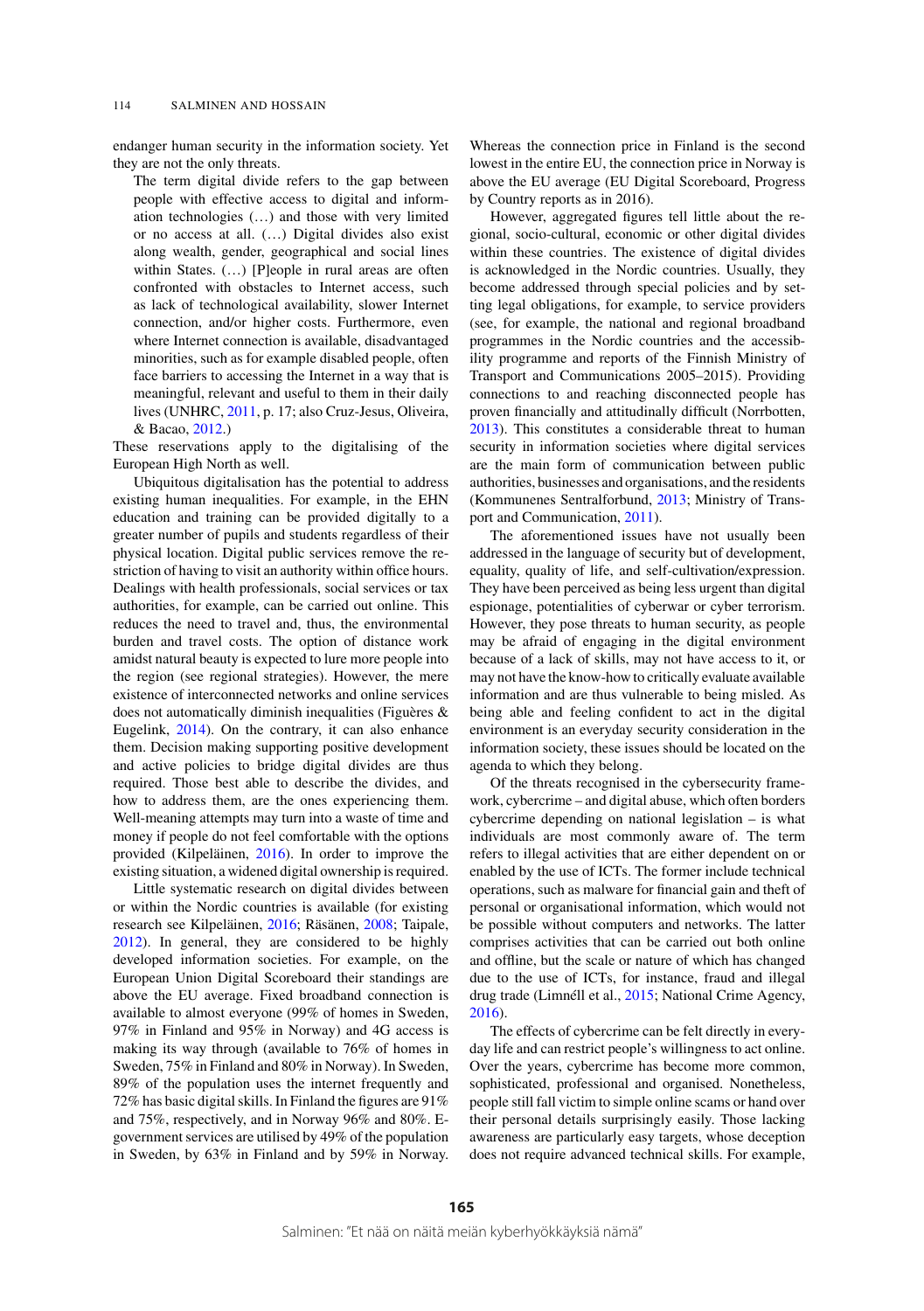only 35% of consumers in the Nordic countries believe that they have a full awareness and understanding of the consequences of data breaches; 52% believe they have a partial understanding and 12% declare they have little or no understanding (FireEye, 2016).

In principle, what constitutes a crime in the offline environment is also a crime in the online environment. Thus, novel legislation has been developed only for borderline cases, and existing legislation and law enforcement have been applied as a rule. However, cybercrime retains its attractiveness because of the perceived low risks of detection and prosecution (Clough, 2010). There are no studies focusing on cybercrime in the EHN, but some reports on the Nordic countries exist. According to FireEye (2015), regional traits such as natural resources, innovations in healthcare and renewable energy, a high level of connectedness and high-tech industry, a strong shipping industry, as well as transparent governance make them targets of hostile cyber activities. Similarly to national strategies and policies, these reports address threats merely at the national and organisational levels, ignoring fears experienced by people and communities. Less attention is given to digital piracy, fraud, scams, illegal, harmful and offensive online content, and, in general, the victimisation of individuals and ethnic or cultural groups (cf. Yar, 2006). Yet these phenomena are important for inclusive digital development.

Digital abuse involves the use of ICTs to bully, intimidate, harass or stalk another person. It often takes the form of verbal abuse, social manipulation or disclosing of sensitive content publicly online. People engaging in digital abuse do not generally acknowledge breaking any laws or moral codes but utilise the means they are familiar with, such as social media and instant messaging. Yet it should be recognised that, for example, hate speech or stalking are always criminal offences (Clough, 2010; Yar, 2006). In the EHN, hate speech (delivering a message of racial inferiority, directed against a historically oppressed group and of hateful or degrading nature (Yar, 2006)) against an ethnic and/or cultural group may be considered to be a high-likelihood phenomenon, even if systematic studies have not yet been carried out.

Refocusing cybersecurity and bringing people and communities to the forefront so that cyber threats to critical information infrastructure and cybercrime are realigned with the questions of digital divides and digital abuse facilitates the establishment of a truly comprehensive cybersecurity agenda. On such an agenda, for instance, security and privacy no longer need to be perceived as opposing one another such that a balancing act is required (cf. Taddeo, 2013; Yar, 2006), but as mutually reinforcing and complementary aspects of cybersecurity (e.g. NCSS, 2016). This shift enables and enhances the attainment of human security and the protection of human rights in digitalising societies. How to define cybersecurity; what to include in the cybersecurity agenda; as well as what kind of processes, practices and structures to build for security production are human decisions taken today. However,

they also define the outlook of digitalised EHN for a long period of time.

#### **Conclusion**

Digitalisation of the European High North takes place within supranational, national and regional frameworks. It is supported and secured through programmes that serve aggregated national and supranational interests in the name of the functioning of society and economic growth. Whether these policies help realise the opportunities and/or mitigate the threats residing in regional digital development has thus far been given inadequate attention. Deterministic expectations and assumptions about the neutrality and transformative power of technology overrule examination.

In order to address the existing gaps in knowledge and thus improve the targeting, inclusivity and effectiveness of both public and commercial policies in the developing regions of the Nordic information societies, a comprehensive study of digitalisation and cybersecurity from the human security perspective is crucial. The identification of opportunities and threats, as well as the ways to support positive developments while mitigating negative ones, ought to be carried out in cooperation with people and communities living in the EHN. The aims should include identifying processes through which digital threats rise onto the cybersecurity agenda, finding ways to incorporate threats to human security in the agenda, and focusing on the advancement of human development and the empowerment of people to direct digitalisation so that it serves their interests and needs. More inclusive digitalisation and improved cybersecurity will strengthen human security in the EHN.

There is a clear need to understand human responsibility in developing digitalisation and cybersecurity so that they do not only serve national security interests and economic growth. The Nordic strategies contain inconsistencies in what is said and what is done, which is evident in the contradictions existing in national and regional framings. For instance, the national strategies acknowledge the need to reformulate digital service provision on the basis of people's needs and so that using services is safe and simple, regardless of an individual's condition. Services should be provided in multiple languages "to the extent deemed necessary" (Ministry of Transport and Communications, 2011). In addition, they should be designed collectively so that different segments in society are able to participate in the early stages of the process. However, regional voices raise concern regarding imperfect consultation in the design of national services and networks. They bring forth challenges in service provision in regionally spoken languages and to people and businesses in areas with restricted connectivity. Moreover, the existing regional silence around cybersecurity – there are no regional cybersecurity strategies, as the organisation and coordination of cybersecurity has been centralised to the state, even if the responsibility for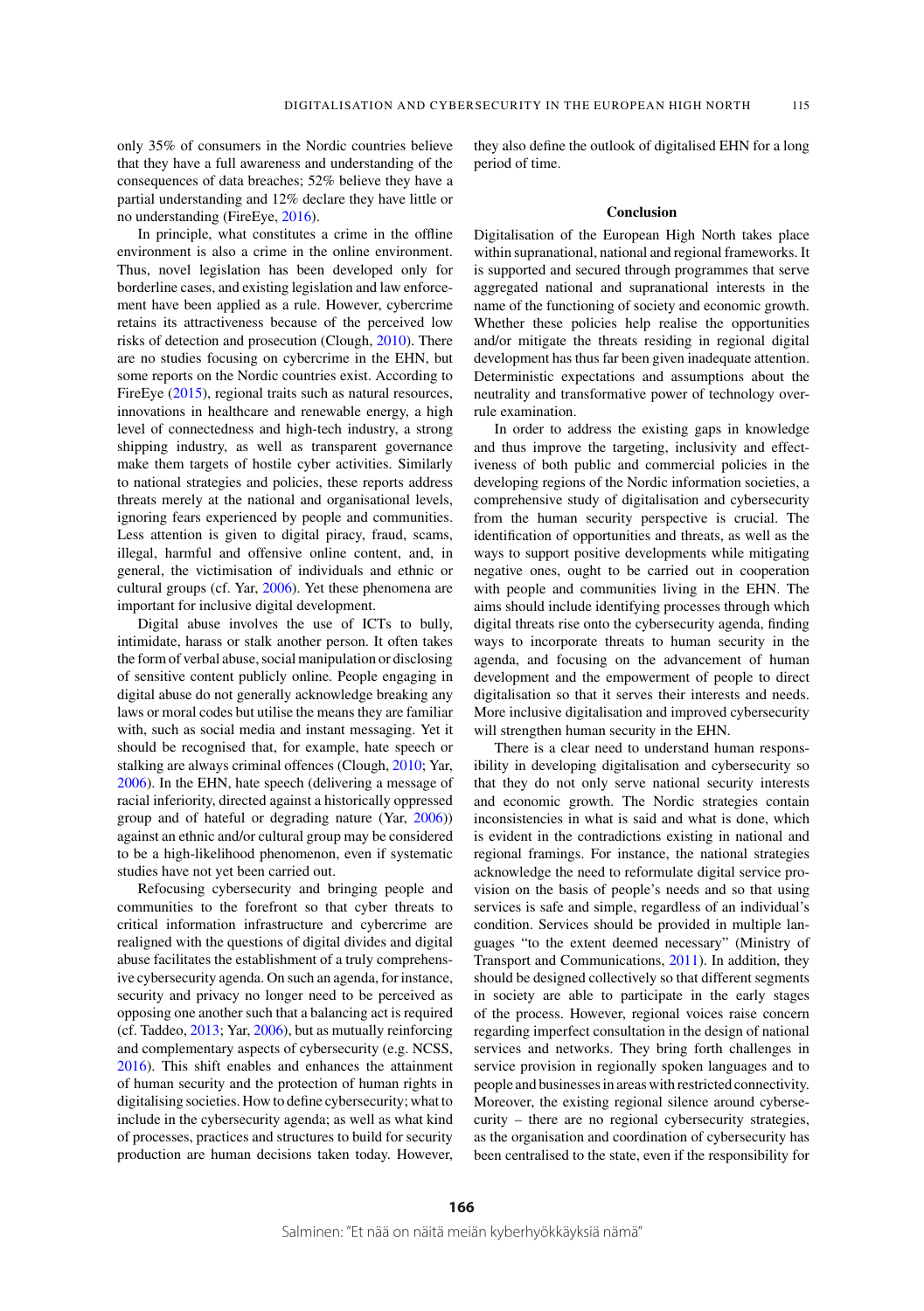cybersecurity rests on the shoulders of all actors in the society – can be interpreted as a mark of confusion over who should be doing what, and what cybersecurity entails at the regional level.

In order to improve cybersecurity in the EHN, increased regional data production, as well as the explication of processes that enable refocusing and redefining cybersecurity in terms of human security, need to be carried out. ICTs, digitalisation and cybersecurity are not forces of nature but human constructs whose appearance and outlook follow from contextualised human decision making.

#### **References**

- Aaltola, M., Käpylä, J., & Vuorisalo, V. (2014). *The challenge of global commons and flows for US power. The perils of missing the human domain*. Farnham: Ashgate.
- Arctic Economic Council (AEC). (2017). Arctic Broadband. Recommendations for an interconnected Arctic. Retrieved 3 October 2017 from https://arcticeconomiccouncil.com/ wp-content/uploads/2017/02/
- AEC (Arctic Economic Council). (2018). Save the date: 3<sup>rd</sup> Top of the world Arctic broadband summit 2018, Sapporo, Japan. Retrieved 8 March 2018 from https://arcticeconomiccouncil.com/save-date-3rd-top-worldarctic-broadband-summit-2018-sapporo-japan/
- Axelrod, W. (2004). *Outsourcing information security*. Norwood, MA: Artech House Books.
- Booth, K. (2005). Introduction to part one. In K. Booth (Ed.), *Critical security studies and world politics*. London: Lynne Rienner.
- Brennen, S., & Kreiss, D. (2014). Digitalization and digitization. Culture Digitally [group blog]. Retrieved 16 August 2016 from http://culturedigitally.org/2014/09/digitalizationand-digitization/
- Burgess, J.P., & Sissel, H.J. (2008). *The influence of globalization on societal security: the international setting*. PRIO Policy Brief 3. Retrieved 14 March 2018 from https://www.prio.org/ utility/ DownloadFile.ashx?id=176&type=publicationfile
- Buzan, B., & Hansen, L. (2009). *The evolution of international security studies*. Cambridge: Cambridge University Press.
- Buzan, B., & Wæver, O. (2003). *Regions and powers: The structure of international security*. Cambridge: Cambridge University Press.
- Buzan, B., Wæver, O., & de Wilde, J. (1998). *Security: A new framework for analysis*. Boulder, CO: Lynne Rienner.
- Carr, M. (2012). The political history of the Internet: A theoretical approach to the implications for U.S. power. In S. S. Costigan & J. Perry (Eds.), *Cyberspace and global affairs* (pp. 173– 187). Farnham: Ashgate.
- Castells, M. (2009). *Communication power*. Oxford: Oxford University Press.
- Castells, M. (2010). *The rise of the network society* (2nd ed.). Malden, MA: Wiley-Blackwell.
- Clough, J. (2010). *Principles of cybercrime*. Cambridge: Cambridge University Press.
- Commission on Human Security. (2003). *Human security now*. Retrieved 4 January 2017 from http://www.un.org/ humansecurity/sites/www.un.org.humansecurity/files/ chs\_final\_report\_-\_english.pdf
- Crosby, E. (2016). Information technology's cultural setting: Some considerations. In L. J. Janczewski & W. Caelli (Eds.),

*Cyber conflicts and small states* (pp. 8–17). Abingdon: Ashgate.

- Cruz-Jesus, F., Oliveira, T., & Bacao, F. (2012). Digital divide across the European Union. *Information and Management*, *49*(6), 278–291. http://doi.org/10.1016/j.im.2012.09.003
- CSSN (Cyber Security Strategy for Norway) 17.12.2012. Ministry of Government Administration, Reform and Church Affairs. Retrieved 11 August 2016 from https://www.regjeringen.no/ globalassets/upload/fad/vedlegg/iktpolitikk/cyber\_security\_ strategy\_norway.pdf
- Davi, M. (2009). Human security as the one size fits all policy approach? The European Security and Defence Forum WS2, Chatham House. Retrieved 4 October 2016 from https: //www.chathamhouse.org/sites/files/chathamhouse/public/ Research/International%20Security/1109esdf\_davi.pdf
- Dunn Cavelty, M. (2013). Breaking the cyber-security dilemma: Aligning security needs and removing vulnerabilities. *Science and Engineering Ethics*, *20*(3), 701–715. https://doi.org/10. 1007/s11948-014-9551-y
- European Commission. (2016). Digital Single Market, Digital Scoreboard, Progress by Country -reports for Finland, Sweden and Norway. Retrieved 26 August 2016 from https: //ec.europa.eu/digital-single-market/en/progress-country
- European Union Agency for Network and Information Security (ENISA). Threat Landscape-reports for 2012, 2013, 2014 and 2015. Retrieved 14 December 2016 from https:// www.enisa.europa.eu/publications#c5=2006&c5=2016&c5= false&c2=publicationDate&reversed=on&b\_start=0
- Figuères, C. M., & Eugelink, H. (2014). The role of ICTs in poverty eradication: More than 15 years' experience from the field. In H. Kaur & X. Tao (Eds.), *ICTs and the millennium development goals. A United Nations perspective* (pp. 199– 222). New York, NY: Springer.
- FCSS (Finland's Cyber Security Strategy). Government Resolution 24.1.2013. Secretariat of the Security Committee. Retrieved 26 August 2016 from http://www.defmin.fi/files/ 2378/Finland\_s\_Cyber\_Security\_Strategy.pdf
- Finnemore, M., & Hollis, D. B. (2016). Constructing norms for global cybersecurity. *The American Journal of International Law*, *110*(3), 425–479. Retrieved 5 April 2018 from https://papers.ssrn.com/sol3/papers.cfm?abstract\_id= 2843913
- Finnish Transport Agency / Centre for Economic Development, Transport and the Environment. (2016). AURORA, valtatie 21/E8 Kolari-Muonio-Kilpisjärvi.2/2016. Retrieved 3 October 2017 from https://devtest.liikennevirasto.fi/webgis-aineistot/ Tie\_Aurora\_Vt21\_E8.pdf
- Finnmark Fylkeskommune [Finnmark County]. (2015). Digitaliseringsstrategi Finnmark fylkeskommune 2015–2018. [Digitalisation strategy of Finnmark county 2015-2018] Retrieved 5 September 2016 from http://www.ffk.no/Handlers/fh.ashx? MId1=11523&FilId=25682
- FireEye. (2015). Cyber threats to the Nordic region. Threat intelligence report. Retrieved July 11, 2016 from https://www.fireeye.com/content/dam/fireeye-www/global/en/ current-threats/pdfs/rpt-nordic-threat-landscape.pdf
- FireEye. (2016). Beyond the bottom line: The real costs of data breaches. Retrieved 11 July 2016 from https://www2.fireeye. com/WEB-Real-Cost-of-Data-Breaches.html
- Giacomello, G. (2014). Introduction: Security in cyberspace. In G. Giacomello (Ed.), *Security in cyberspace. Targeting nations, infrastructures, individuals* (pp. 1–19). New York, NY: **Bloomsbury**
- Greenstein, S. (2015). *How the Internet became commercial: Innovation, privatization, and the birth of the network*. Princeton, NJ: Princeton University Press.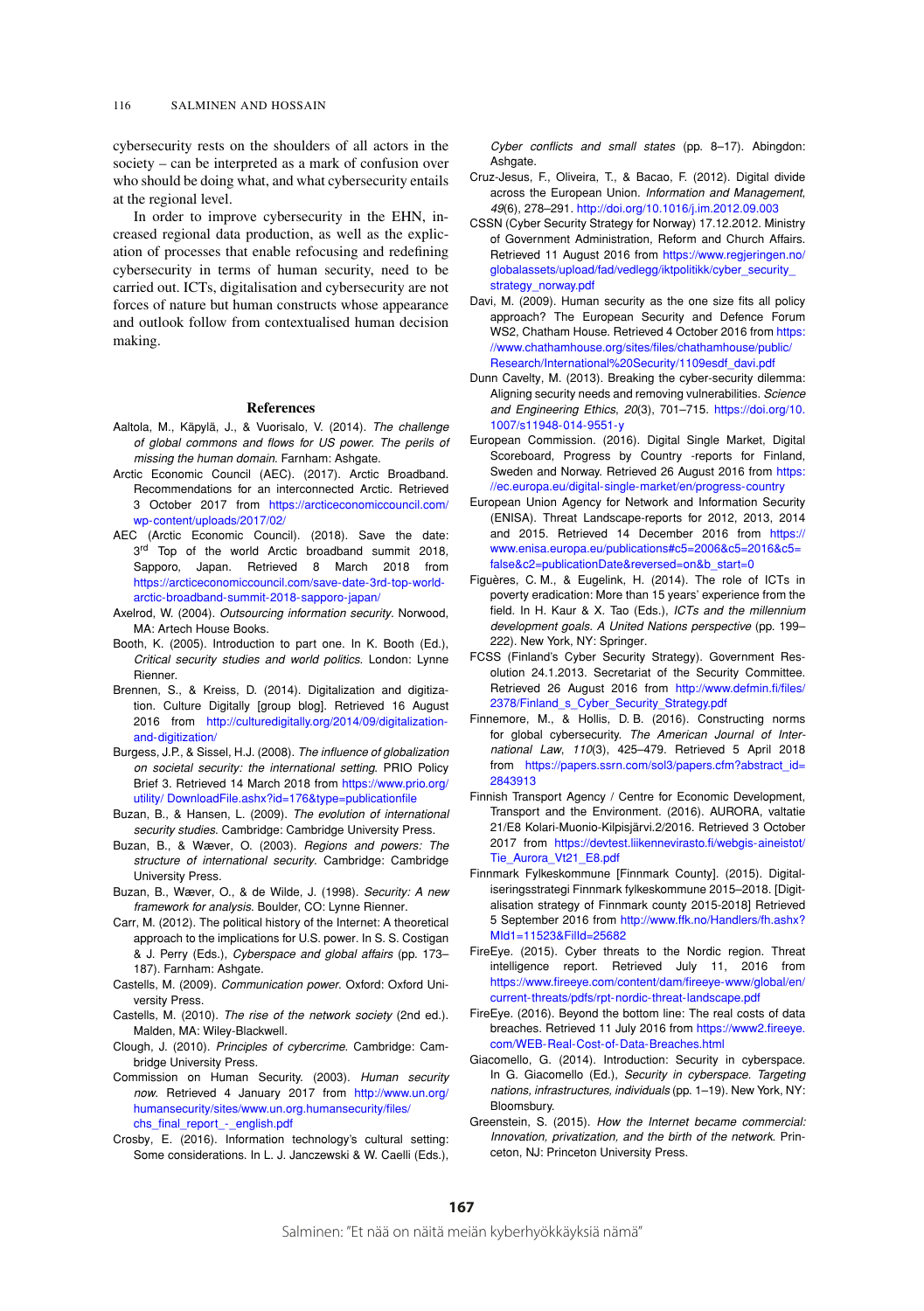- Informations och cybersäkerhet i Sverige. Strategi och åtgärder för säker information i staten. [Cybersecurity in Sweden. Strategy and measures for secure information in central government] Statens Offentliga Utredningar (SOU) 2015: 23. Retrieved 19 October 2016 from http://www.sou.gov.se/ wp-content/uploads/2015/03/SOU-2015\_23\_webb.pdf
- Kaldor, M. H., Martin, M. E., & Selchow, S. (2007). Human security: A new strategic narrative for Europe. *International Affairs*, *83*(2), 273–288. https://doi.org/10.1111/j.1468-2346. 2007.00618.x
- Kilpeläinen, A. (2016). *Teknologiavälitteisyys kyläläisten arjessa. Tutkimus ikääntyvien sivukylien teknologiavälitteisyydestä ja sen rajapinnoista maaseutusosiaalityöhön.* [Technology mediatedness in the everyday life of people living in rural villages. A study of technology mediatedness in ageing villages and interfaces with social work in the countryside] (Doctoral dissertation). University of Lapland. Rovaniemi: Acta Universitatis Lapponiensis 316.
- Kluver, R. (2000). Globalization, informatization and intercultural communication. *American Journal of Communication*, *3*(3). Retrieved 11 November 2015 from unpan1.un.org/ intradoc/groups/public/documents/apcity/unpan002006.htm
- Kommunenes Sentralforbund [Norwegian Association of Local and Regional Authorities]. (2013). Digitaliseringsstrategi 2013–2016 for kommuner og fylkeskommuner. [Digitalisation strategy 2013–2016 for municipalities and counties]. Retrieved 9 November 2016 from http://www.ks.no/ contentassets/e7f699792add4068aaedcb25a97ff56a/ ks-digitaliseringsstrategi.pdf?id=8215
- Länsstyrelsen Norrbotten [County Council of Norrbotten]. (2013). Digital Agenda. Norrbotten. Retrieved 19 October 2016 from http://www.itnorrbotten.se/files/1394112515\_itn\_ Digital\_Agenda\_BD\_webbversion.pdf
- Lapin liitto [Regional Council of Lapland]. (2013). Lapin digiohjelma 2020. [Digitalisation programme for Lapland 2020] Retrieved 28 July 2016 from http://www.lappi.fi/ lapinliitto/c/document\_library/get\_file?folderId= 1457612&name=DLFE21300.pdf
- Larsen, J. N., & Fondahl, G. (Eds.) (2014). Arctic human development report. Regional processes and global linkages. Nordic Council of Ministers. TemaNord 2014:567. Retrieved 21 November 2016 from http://norden.divaportal.org/smash/ get/diva2:788965/FULLTEXT03.pdf
- Limnéll, J., Majewski, K., & Salminen, M. (2015). *Cyber security for decision makers*. Edited by R. Samani. Jyväskylä: Docendo.
- Marichal, J. (2012). *Facebook democracy. The architecture of disclosure and the threat to public life*. Farnham: Ashgate.
- Mayer-Schönberger, V., & Hurley, D. (2000). Globalization of communication. In J. S. Nye & J. D. Donahue (Eds.), *Governance in a globalizing world* (pp. 135–151). Washington, DC: Brookings Institution.
- McCormack, T. (2008). Power and agency in the human security framework. *Cambridge Review of International Affairs*, *21*(1), 113–128. https://doi.org/10.1080/09557570701828618
- Ministry for Foreign Affairs of Finland. (2016). Finland's Chairmanship Program for the Arctic Council 2017– 2019. Exploring common solutions. Retrieved 3 October 2017 from http://arcticjournal.com/sites/default/files/ suomen\_arktisen\_neuvoston\_puheenjohtajuusohjelma.pdf
- Ministry of Enterprise, Energy and Communications. (2011). ICT for Everyone – A Digital Agenda for Sweden. 2011/342/ITP. Retrieved 26 August 2016 from http://www.government. se/contentassets/8512aaa8012941deaee5cf9594e50ef4/ ict-for-everyone—a-digital-agenda-for-sweden
- Ministry of Local Government and Modernisation. (2016). Digital agenda for Norway in brief. ICT for a simpler everyday life and increased productivity. Meld. St. 27. Retrieved 25 August 2016 from https://www.regjeringen.no/ contentassets/07b212c03fee4d0a94234b101c5b8ef0/engb/ pdfs/digital\_agenda\_for\_norway\_in\_brief.pdf
- Ministry of Transport and Communications. (2011). Productive and inventive Finland – Digital agenda for 2011–2020. Retrieved 26 August 2016 from http://oph.fi/download/135323\_ productive\_and\_inventive\_finland.pdf
- Ministry of Transport and Communications. (2016). Information security strategy for Finland. The world's most trusted digital business environment. Publications 9/2016. Retrieved 18 July 2016 from https://julkaisut.valtioneuvosto. fi/bitstream/handle/10024/75353/9-2016\_Information\_ Security\_Strategy\_for\_Finland.pdf?sequence=1
- Mordini, E. (2014). Considering the human implications of new and emerging technologies in the area of human security. *Science and Engineering Ethics*, *20*(3), 617–638. https://doi. org/10.1007/s11948-014-9555-7
- National Crime Agency, NCA Strategic Cyber Industry Group. (2016). Cyber Crime Assessment 2016 – Need for a stronger law enforcement and business partnership to fight cyber crime. Retrieved 12 December 2016 from http://www.nationalcrimeagency.gov.uk/publications/ 709-cyber-crime-assessment-2016/file
- NCSS (Nationell strategi för samhällets informations- och cybersäkerhet). [A National Cyber Security Strategy] Skr. 2016/ 17:213. Regeringskansliet [the Government Offices], Justitiedepartementet [Ministry of Justice]. Retrieved 3 October 2017 from http://www.regeringen.se/49f22c/ contentassets/3f89e3c77ad74163909c092b1beae15e/ nationell-strategi-for-samhallets-informations–ochcybersakerhet-skr.-201617213
- Norden NordForsk. (2013). Societal security in the Nordic countries. Policy paper 1. Retrieved 16 August 2016 from http://norden.diva-portal.org/smash/get/diva2:707865/ FULLTEXT01.pdf
- Nordic Council of Ministers. (2017). An inclusive, innovative and secure Nordic region. The Swedish Presidency 2018. Retrieved 8 March 2018 from http://norden.diva-portal.org/ smash/get/diva2:1151389/FULLTEXT01.pdf
- Paris, R. (2001). Human security: Paradigm shift or hot air? *International Security*, *26*(2), 87–102. Retrieved 5 April 2018 from http://aix1.uottawa.ca/∼rparis/Paris.2001.IS. Human%20Security.pdf
- Räsänen, P. (2008). The persistence of information structures in Nordic countries. *The Information Society*, *24*(4), 219–228. https://doi.org/10.1080/01972240802191555
- Sartor, G. (2013). Human rights and the information society: Utopias, dystopias and human values. In M. V. de Azevedo Cunha, N. N. G. de Andrade, L. Lixinski, & L. T. Feteira (Eds.), *New technologies and human rights: Challenges to regulation* (pp.11–26). Abingdon: Ashgate.
- Sheehan, M. (2005). *International security: An analytical survey*. Boulder, CO: Lynne Rienner.
- Singer, P. W., & Friedman, A. (2014). *Cybersecurity and cyberwar. What everyone needs to know*. New York, NY: Oxford University Press.
- Skepys, B. (2012). Is there a human right to the Internet? *Journal of Politics and Law*, *5*(4), 15–29. http://dx.doi.org/10.5539/jpl. v5n4p15
- Taddeo, M. (2013). Cyber security and individual rights, striking the right balance. *Philosophy and Technology*, *26*(4), 353– 357. https://doi.org/10.1007/s13347-013-0140-9